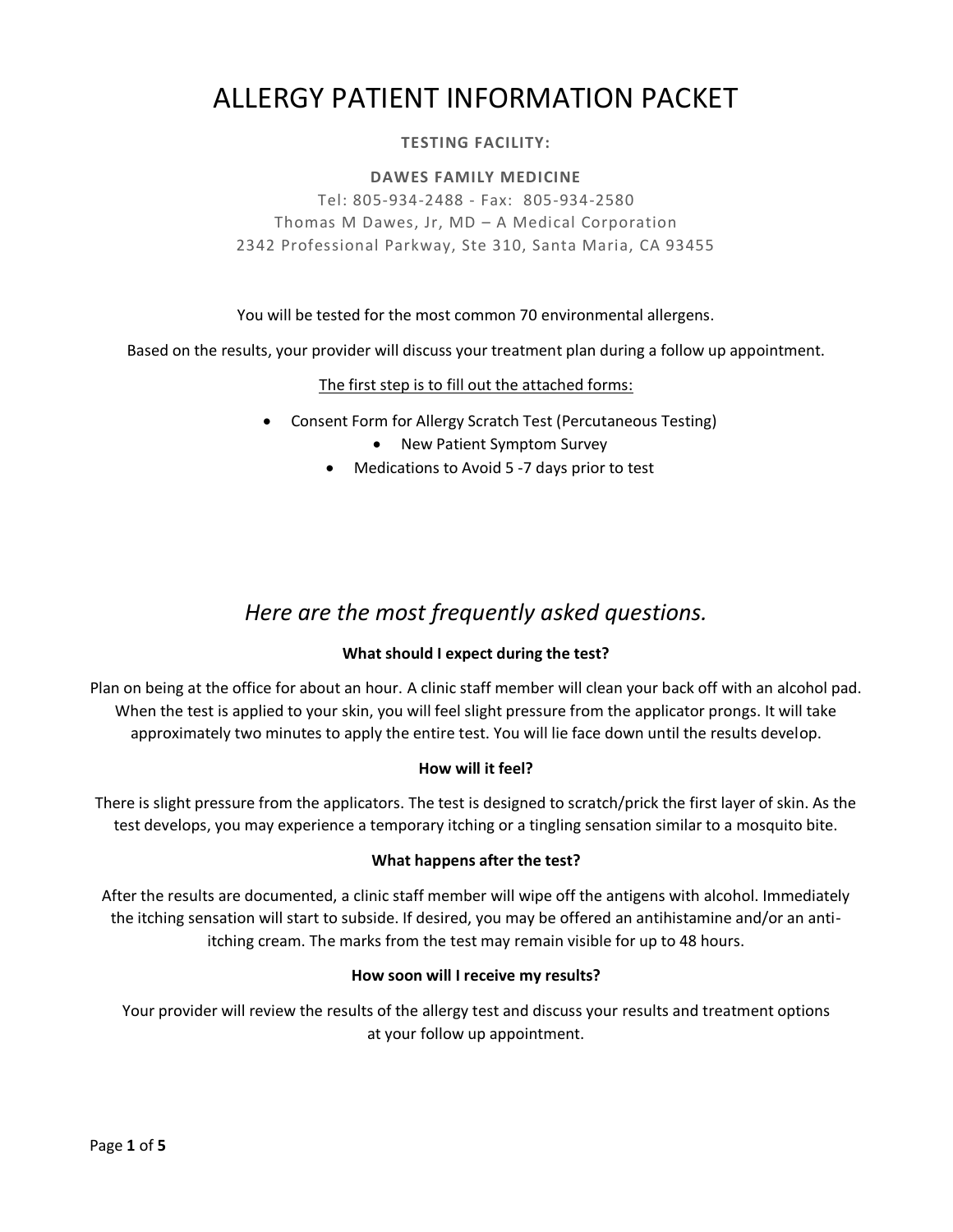## **CONSENT FORM FOR PERCUTANEOUS TESTING**

### **TESTING FACILITY:**

### **DAWES FAMILY MEDICINE**

Tel: 805-934-2488 - Fax: 805-934-2580 Thomas M Dawes, Jr, MD – A Medical Corporation 2342 Professional Parkway, Ste 310, Santa Maria, CA 93455

Percutaneous Testing: Allergy skin testing is a clinical procedure that is used to evaluate an immunologic response to environmental allergens. The need for testing and interpretation of test findings must be correlated with signs and symptoms of possible allergies as determined by a complete history and examination of the patient. The number and type of antigens used for testing are chosen judiciously given the patient's symptoms and the tester's clinical judgment. The Test Kit consists of the top 70 allergens in North America. Allergy testing is covered when clinically significant allergic history or symptoms that are not controllable by empiric conservative therapy exists (medication only). For Medicare to cover allergy testing, the following criteria must be met: 1. Testing must correlate specifically to the patient's history and physical findings. 2. The test technique and/or allergens tested must have proven efficacy demonstrated through scientifically valid medical studies published in peer-reviewed literature. 3. Allergy testing must be performed on patients whose environment provides the reasonable probability of exposure to the specific antigen tested. Percutaneous testing is the usual preferred method for allergy testing. Medicare covers percutaneous (scratch, prick or puncture) testing when IgE-mediated reactions occur to any of environmental allergens such as pollen (trees, weeds and grasses), molds, fungi, animals (dog, cat, cattle, horse, mice dander) or insects (cockroach or dust mites).

*I give my consent for to have percutaneous testing administered*, which has been prescribed by my physician. I acknowledge that an adverse reaction can occur because the test will administer material to which I may be allergic. Although serious reactions are rare, many patients experience an area of local swelling, itching and redness at the site of the prick skin test. This indicates a positive finding. The most severe reaction can involve hives, wheezing, sneezing, itching in the palms of the hands, nose, roof of mouth or throat, or low blood pressure.

Please allow at least 30 to 60 minutes office time for the administration of the percutaneous testing and observation. To avoid a late-cancellation office fee of \$100, Dawes Family Medicine requires at least *24-hour notification to reschedule or cancel the appointment*.

The cost of test varies by health plan, but most health plans cover the test in-network. Please note that insurance deductibles, co-insurance and co-payments may apply. Cash price of the test is \$450. *If the test is not covered by your insurance plan, you will be responsible for the full cost of the test.*

**By signing below, you give your consent and acknowledge that you have read the information provided to you and that you fully understand the testing process, possible reactions and office cancellation/financial policy.**

| Patient Name:                           | Date: |
|-----------------------------------------|-------|
| Patient or Responsible Party Signature: |       |
| Printed Name of Responsible Party:      |       |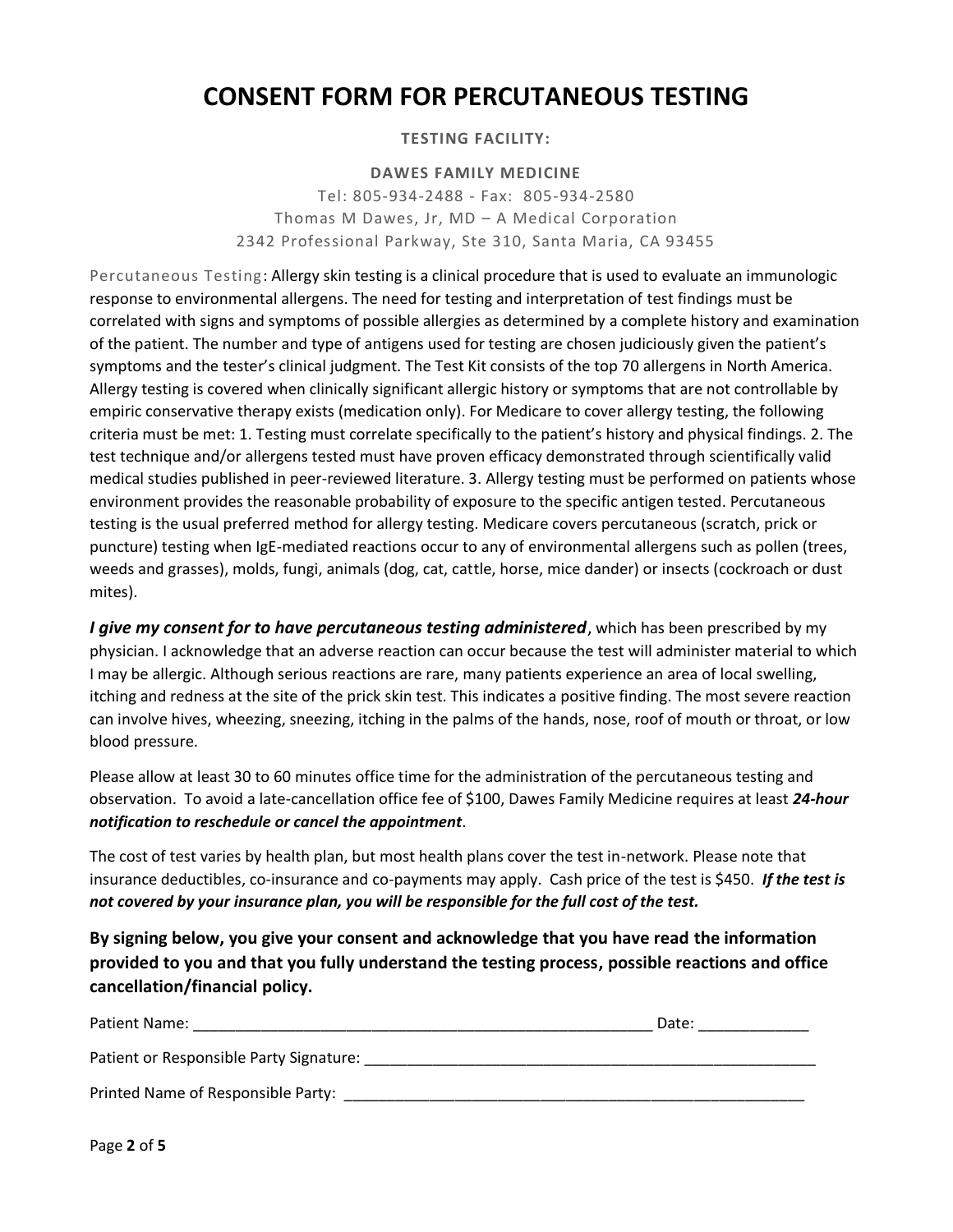### **TESTING FACILITY:**

### **DAWES FAMILY MEDICINE**

Tel: 805-934-2488 - Fax: 805-934-2580 Thomas M Dawes, Jr, MD – A Medical Corporation 2342 Professional Parkway, Ste 310, Santa Maria, CA 93455

## MEDICATIONS TO AVOID

# 5-7 DAYS BEFORE THE DAY OF YOUR TEST

You have been scheduled for allergy test on \_\_\_\_\_\_\_\_\_\_\_\_\_\_\_\_\_\_\_\_\_\_\_\_\_\_\_\_\_\_\_\_ at \_\_\_\_\_\_\_\_\_\_.

If you have any questions, concerns or need to reschedule your appointment, please contact the office. To avoid an office fee, you will need to notify the office 24 hours in advance to change your appointment.

Please review the "Medications to Avoid" below and address and questions/concerns with your nurse or provider. The following medications can interfere with your test and force the reaction we are looking for to be suppressed. You must avoid them 5-7 days prior to your test date.

| <b>ANTIHISTIAMINES, COUGH, COLD, OR DECONGESTENTS</b> |                          |                     |                        |
|-------------------------------------------------------|--------------------------|---------------------|------------------------|
| Actifed                                               | Chlor-Trimeton           | Nolamine            | Sleep Aid              |
| Alavert (laratadine)                                  | Clarinex (desloratadine) | Opcon-A (eye drops) | Tavist                 |
| Allegra (fexofenadine)                                | Claritin (loratadine)    | Patanol (eye drops) | Trinalin               |
| Astelin                                               | Codimal DH Syrup         | Periactin           | <b>Tussionex</b>       |
| Atarax                                                | Dimentane Cough Syrup    | Phenergen           | <b>Tylenol Allergy</b> |
| Atrohist                                              | Dura-Vent                | Rondec              | <b>Tylenol Cold</b>    |
| Benadryl (diphenhydramine)                            | Extendryl                | Rynatan             | <b>Tylenol Flu</b>     |
| <b>Bromfed</b>                                        | <b>Hycomine Compound</b> | Rynatuss            | Vistaril               |
| Brompheniramine                                       | Kronofed                 | Semprex             | Xyzal                  |
| Chlorpheniramine                                      | Nolahist                 | Sinulin             | Zyrtec (cetirizine)    |
| NASAL SPRAYS                                          |                          |                     |                        |
| Astelin                                               | Aster                    | Patanase            |                        |

Patient may take aspirin, Motrin, or Tylenol, but **DO NOT STOP TAKING BETA BLOCKERS!**

*By signing below, I agree to refrain from all medications listed for a minimum of five to seven days prior to the date of my appointment. If test is unable to be completed because I did not discontinue these medications, I understand that I will be responsible for all office fees incurred.*

PATIENT SIGNATURE: \_\_\_\_\_\_\_\_\_\_\_\_\_\_\_\_\_\_\_\_\_\_\_\_\_\_\_\_\_\_\_\_\_\_\_\_\_\_\_\_\_\_\_\_\_\_\_\_\_\_\_ DATE: \_\_\_\_\_\_\_\_\_\_\_\_\_\_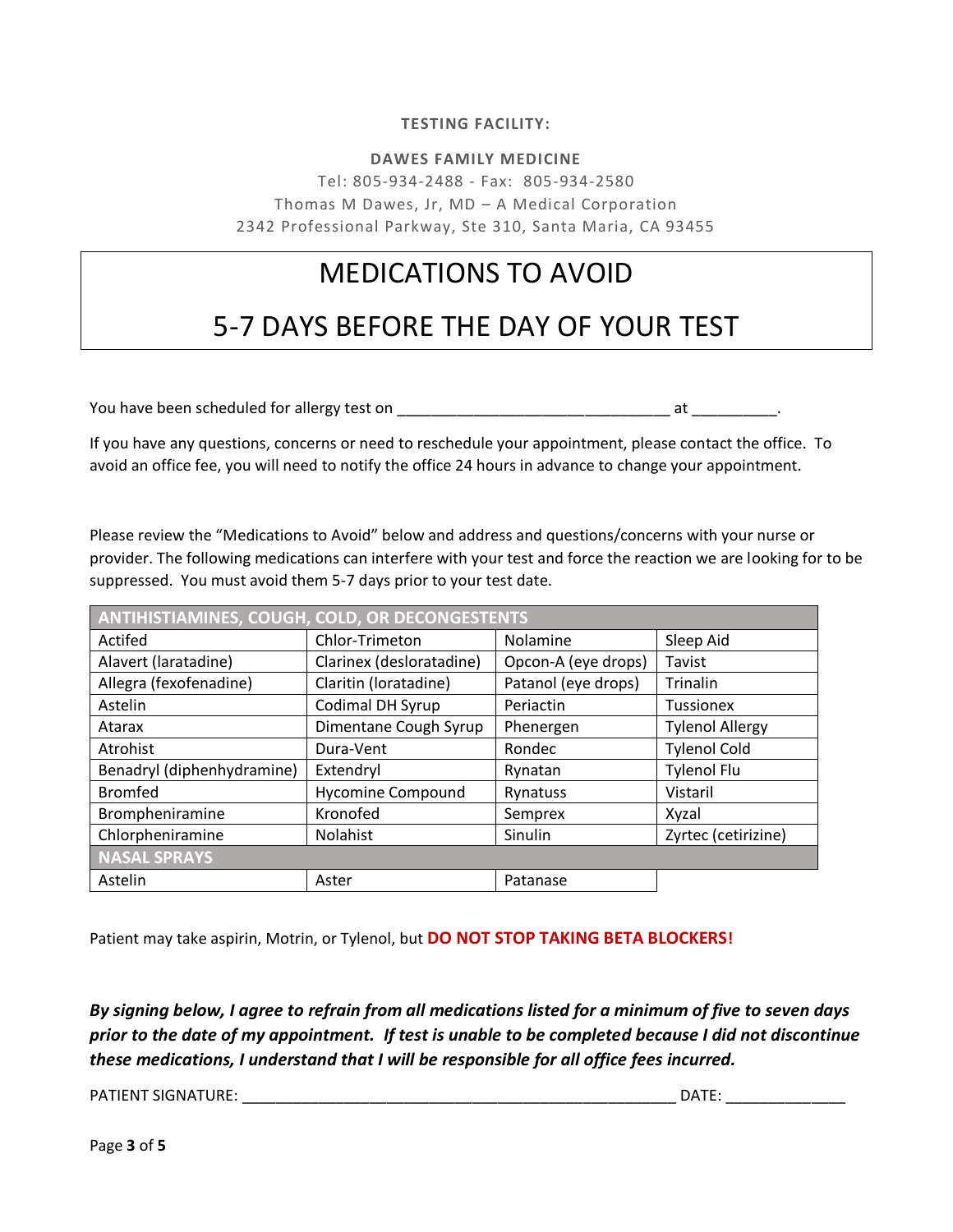### *Consent for Administration of Sublingual Allergy Immunotherapy*

### *What You Should Know About Sublingual Allergy Immunotherapy*

### **What is the purpose of Sublingual Immunotherapy (SLIT)?**

*Immunotherapy* is a "vaccination" against allergies. However, unlike subcutaneous allergy shots given with a needle, with Sublingual Immunotherapy you take drops of liquid placed under the tongue (not shots) to decrease your sensitivity to allergy causing substances (i.e. animals, pollen, dust mites and mold). This does not mean that immunotherapy is a substitute for avoidance of known allergens or for allergy medication.

### **Why take allergy immunotherapy?**

If you are allergic to one or more environmental substances that you cannot avoid, this is an indication for therapy.

### **What is the procedure in Sublingual Immunotherapy?**

First, your doctor will run a number of tests to pinpoint the substances that cause your allergies. The results of these tests will help your doctor decide whether immunotherapy might help you. Sublingual Immunotherapy begins at very low doses. This dosage is gradually increased on a regular (monthly) basis until a therapeutic dose is reached. The drops will be taken daily to reduce the chances of a reaction and permits the maintenance dose to be reached within a reasonable amount of time.

### **What can I expect from immunotherapy?**

If immunotherapy is successful, you will have fewer reactions and less severe reactions to the substances that cause your allergies to flare up. Allergy drops can improve your quality of life. Your symptoms should be much better if you have followed your doctors dosing instructions. Sublingual Immunotherapy has shown to be safer than allergy injection therapy in many studies and appears to be as clinically effective. The World Health Organization's committee on vaccines stated, "Well designed studies employing high dose sublingual-swallow immunotherapy provide evidence that this form of therapy may be a viable alternative to injection therapy in the treatment of allergic airway disease." It is important to note that allergy vaccines are FDA approved; the sublingual route is considered off label use.

### **How long will the treatment be?**

It usually takes five months to reach a maintenance dose. It usually takes a full year to see significant results. Most patients need two-three years after maintenance for optimal desensitization.

### **Please contact us if you start any new prescription medications, especially for high blood pressure.**

### **What are possible side effects?**

Most patients seem to tolerate Sublingual Immunotherapy without side effects. Rarely, patients have reported local reactions such as an itchy mouth or throat. Even less common are general reactions such as skin rashes, stomach pain or difficulty breathing. If any of the above occurs you should contact your physician immediately.

### **Females of childbearing potential:**

If you become pregnant while on Sublingual Immunotherapy, notify the office staff immediately so that the physician can determine an appropriate dosage schedule. Immunotherapy doses will not be advanced during pregnancy, but may be maintained at a constant level.

### **PARENTS OF CHILDREN**

We ask that you agree to supervise your children's use of the allergy vaccine.